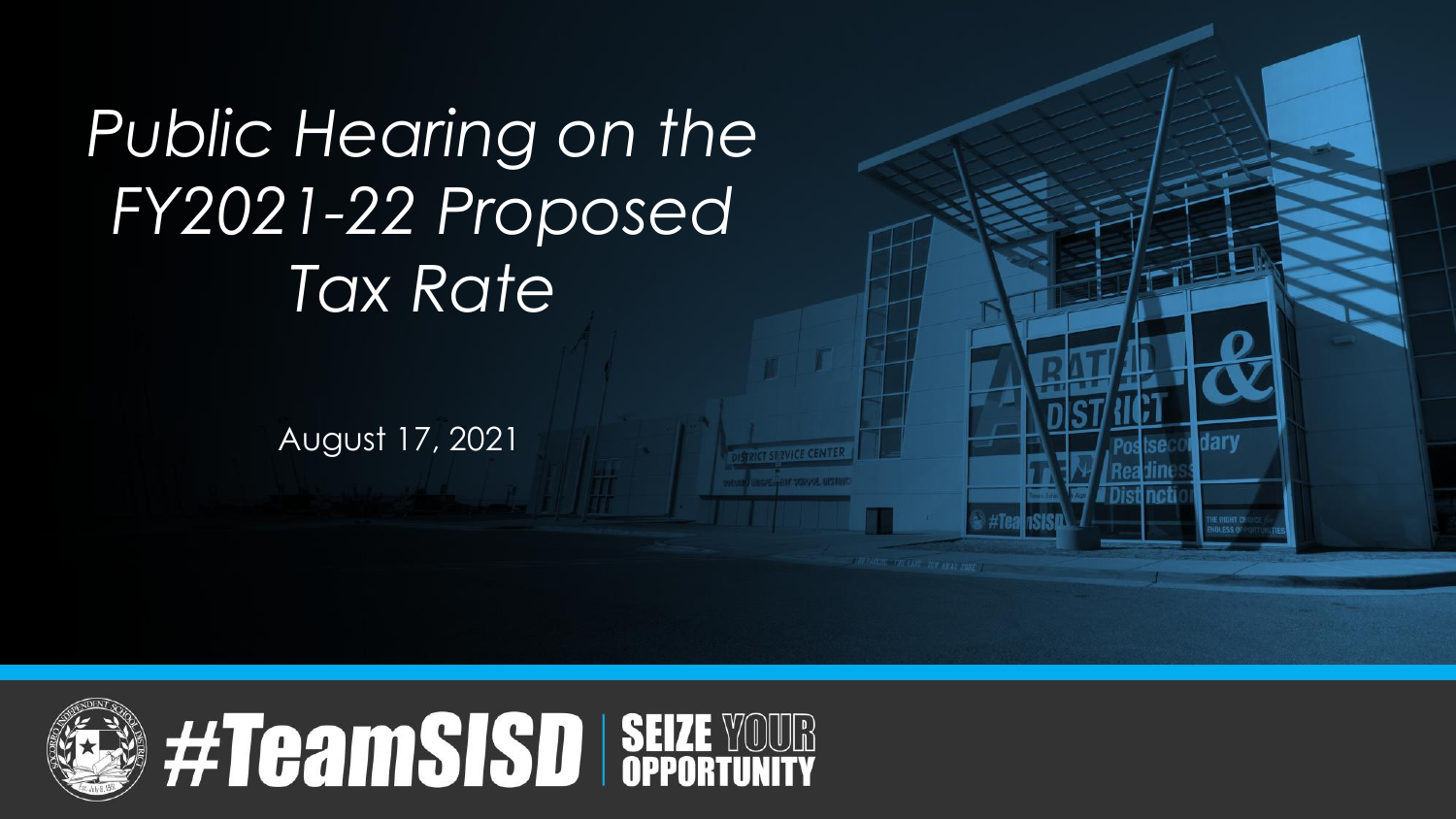#### FY2021-22 Adopted Budgets

|                                 | 240 Natl School<br>599 Debt Service<br>199 General Fund<br><b>Breakfast &amp; Lunch</b> |            |            | Total       | Percent of<br>Total |
|---------------------------------|-----------------------------------------------------------------------------------------|------------|------------|-------------|---------------------|
| Sources:                        |                                                                                         |            |            |             |                     |
| 5700 Local Revenue              | 113.453.664                                                                             | 3.208.000  | 46.734.342 | 163,396,006 | 29.37%              |
| 5800 State Revenue              | 329,790,763                                                                             | 131,742    | 16,128,395 | 346,050,900 | 62.20%              |
| 5900 Federal Revenue            | 8.268.100                                                                               | 29.254.450 |            | 37,522,550  | 6.74%               |
| Total                           | 451.512.527                                                                             | 32.594.192 | 62.862.737 | 546.969.456 | 98.32%              |
| Fund Balance (Deficit/(Surplus) | 8.765.511                                                                               | 632.218    | $-45.088$  | 9.352.641   | .68%                |
| <b>Total Sources</b>            | 460.278.038                                                                             | 33.226.410 | 62.817.649 | 556.322.097 | 100.00%             |

| <b>⊟Uses:</b>                     |             |              |              |             |         |
|-----------------------------------|-------------|--------------|--------------|-------------|---------|
| 11 Instruction                    | 284.229,135 | 0            | 0            | 284.229.135 | 51.09%  |
| 12 Library/Media Services         | 5,780,959   | 0            | $\circ$      | 5,780,959   | 1.04%   |
| 13 Staff Development              | 5,419,866   | 0            | $\Omega$     | 5,419,866   | 0.97%   |
| 21 Instructional Leadership       | 5,858,408   | $\mathbf{0}$ | $\circ$      | 5,858,408   | 1.05%   |
| 23 School Leadership              | 29.998.369  | $\Omega$     | $\Omega$     | 29,998,369  | 5.39%   |
| 31 Counseling Services            | 13,258,757  | $\mathbf{0}$ | $\circ$      | 13,258,757  | 2.38%   |
| 32 Social Work Services           | 1,028,040   | 0            | $\Omega$     | 1,028,040   | 0.18%   |
| 33 Health Services                | 5,704,660   | $\mathbf{0}$ | $\mathbf{0}$ | 5,704,660   | 1.03%   |
| 34 Student Transportation         | 16,276,211  | $\Omega$     | $\Omega$     | 16,276,211  | 2.93%   |
| 35 Food Services                  | $\mathbf 0$ | 33,226,410   | $\circ$      | 33,226,410  | 5.97%   |
| 36 Extracurricular Activities     | 11,887,058  |              | $\Omega$     | 11,887,058  | 2.14%   |
| 41 General Administration         | 10,667,078  | 0            | $\mathbf{0}$ | 10,667,078  | 1.92%   |
| 51 Maintenance and Operations     | 45,835,023  | 0            | $\Omega$     | 45,835,023  | 8.24%   |
| 52 Security and Monitoring        | 10.689.514  | $\mathbf{0}$ | $\circ$      | 10.689.514  | 1.92%   |
| 53 Data Processing                | 5,896,740   | 0            | $\Omega$     | 5,896,740   | 1.06%   |
| 61 Community Services             | 1.017.355   | 0            | $\Omega$     | 1,017,355   | 0.18%   |
| 71 Debt Service                   | 3,933,128   | 0            | 62.817.649   | 66,750,777  | 12.00%  |
| 81 Facility Acquisition/Construct | 400,000     | $\mathbf{0}$ | $\circ$      | 400,000     | 0.07%   |
| 99 Intergovernmental Charges      | 2,397,737   | 0            | $\Omega$     | 2,397,737   | 0.43%   |
| <b>Total Uses</b>                 | 460,278,038 | 33,226,410   | 62,817,649   | 556,322,097 | 100.00% |



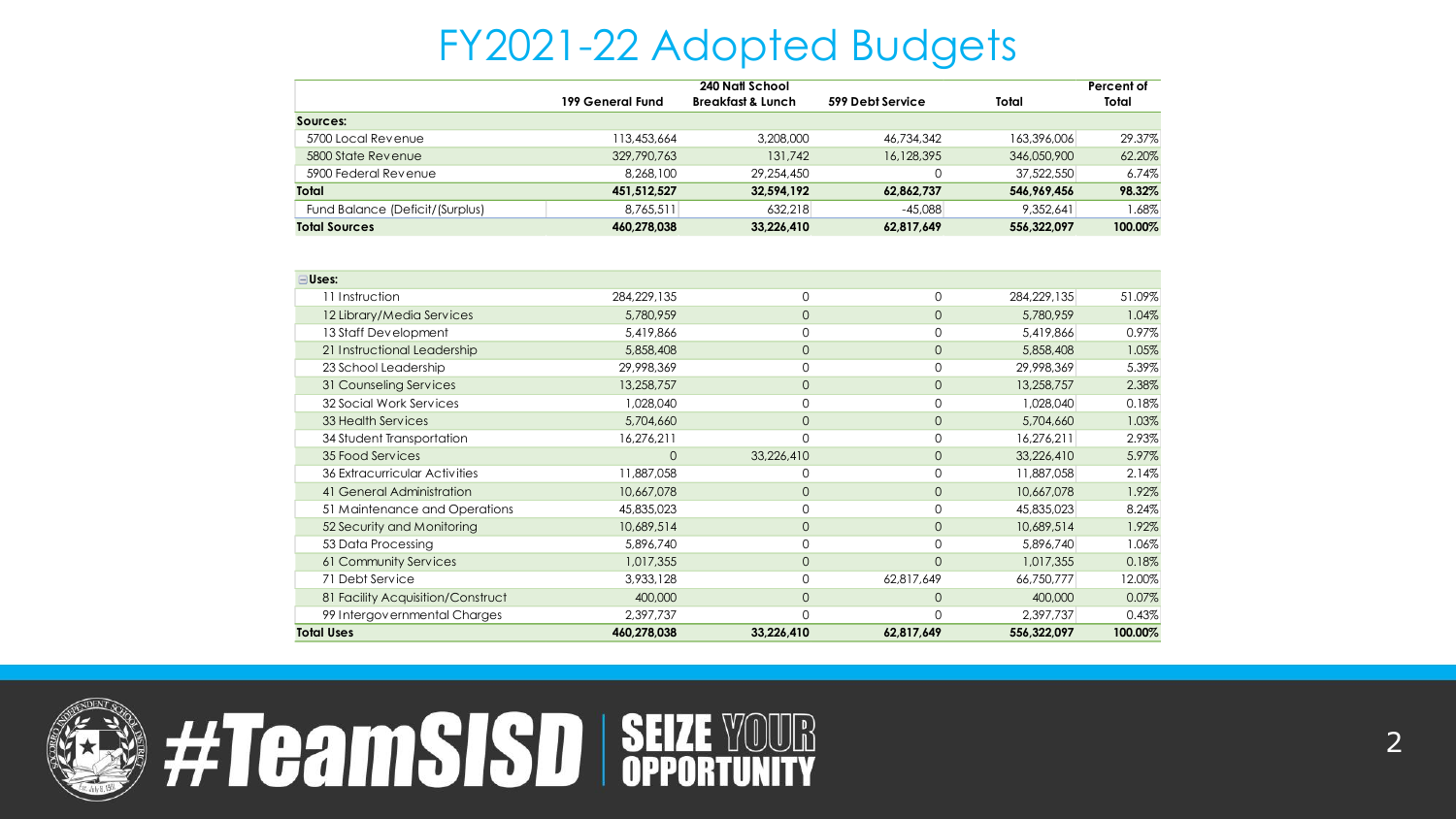#### Socorro ISD Assessed Taxable Values

- Budget based on the projected adjusted taxable property valuation of \$11,569,708,908, actual certified taxable value was \$11,918,485,864;
- Calculation of maximum compression tax rate utilized the net taxable property value for the district. Actual certified net taxable values are \$12,834,771,433; a 10.91% increase from the prior year.

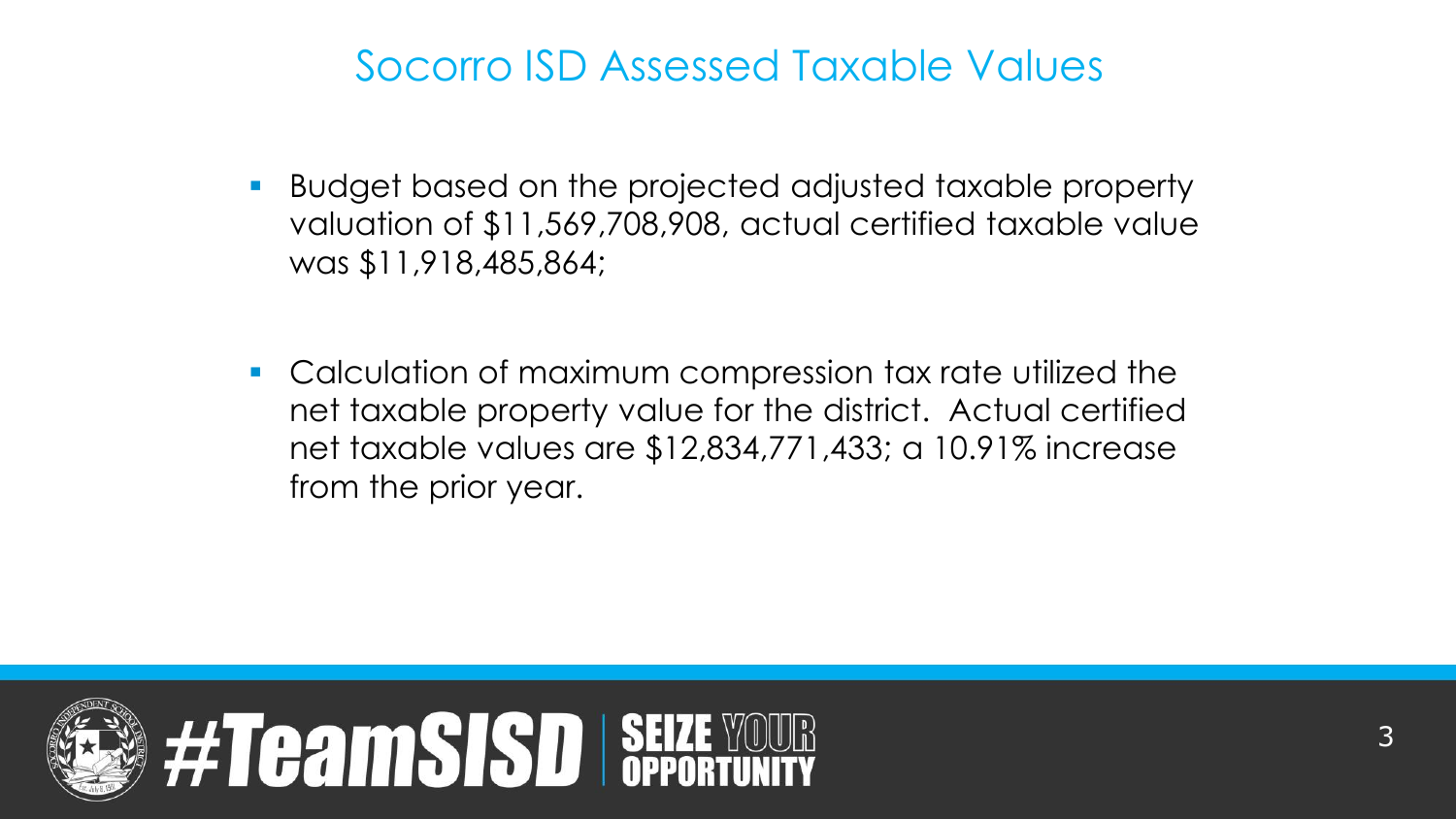#### House Bill (HB) 3 Impact on Tax Rate in FY2022

|                                   | FY2021   | FY2022        | FY2022      |
|-----------------------------------|----------|---------------|-------------|
|                                   |          | (Preliminary) | (Certified) |
|                                   |          | $(7.12\%)$    | $(10.91\%)$ |
| Prior Year M & O* Tax Rate        | \$0.9700 | \$0.9444      | \$0.9444    |
| Maximum Compressed Tax Rate (MCR) | \$0.8944 | \$0.8558      | \$0.8265    |
| Allowed to add "golden" pennies   | \$0.0500 | \$0.0500      | \$0.0500    |
| Ending M & O Tax Rate             | \$0.9444 | \$0.9058      | \$0.8765    |

\* Maintenance and Operations

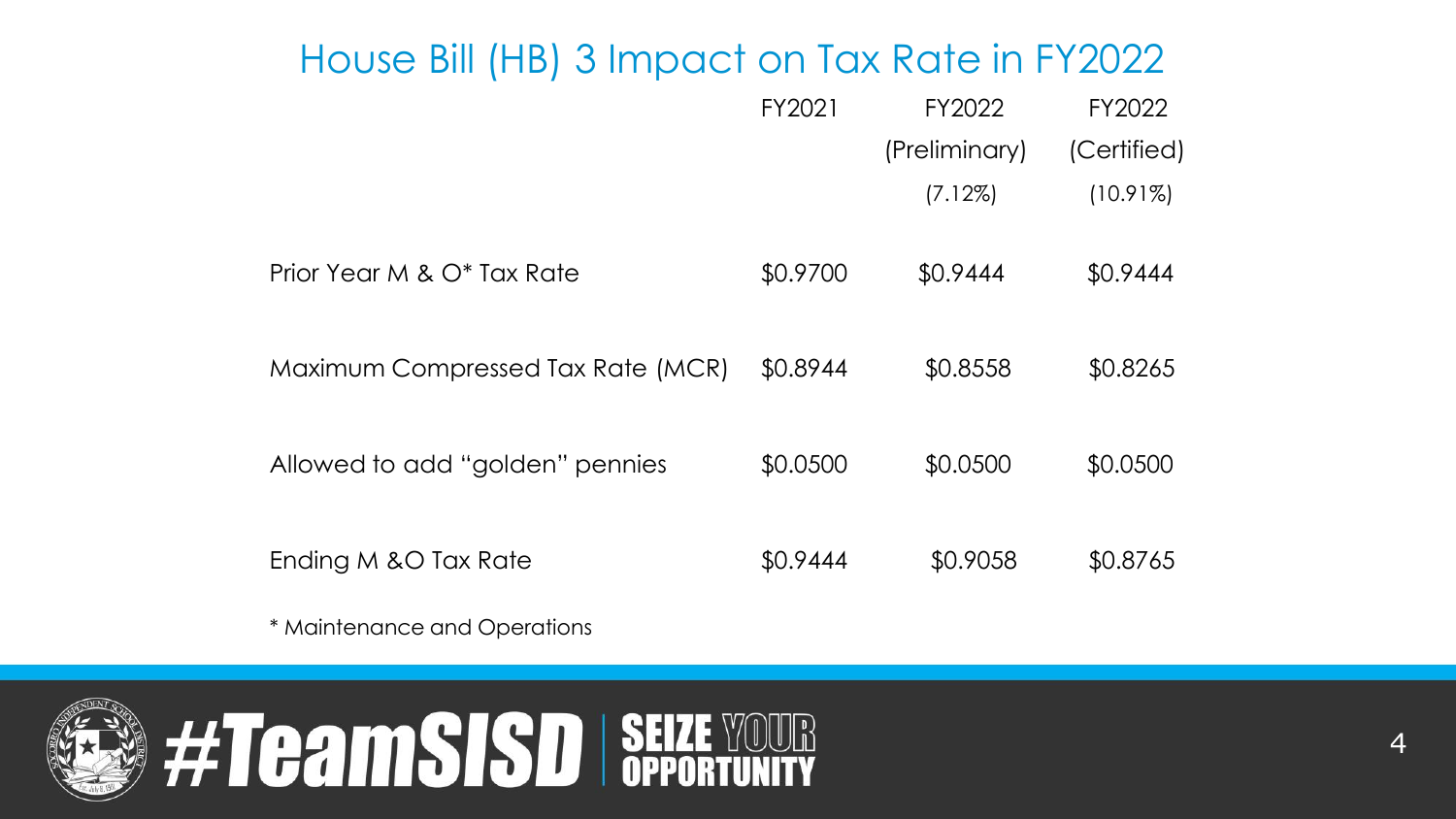## Impact of Tax Rate on Average Resident

|                       | Last Year      | Proposed<br>This Year | Tax<br><b>Impact</b> |
|-----------------------|----------------|-----------------------|----------------------|
| Average Taxable Value | \$119,366      | \$132,494             |                      |
| <b>Tax Rate</b>       | 1.343354       | 1.275454              | (\$.0679)            |
| Property Tax Levied   | \$<br>1,603.50 | \$<br>1,689.40        | \$86.40              |
| Voter-Approval Rate   |                | 1.275454              |                      |

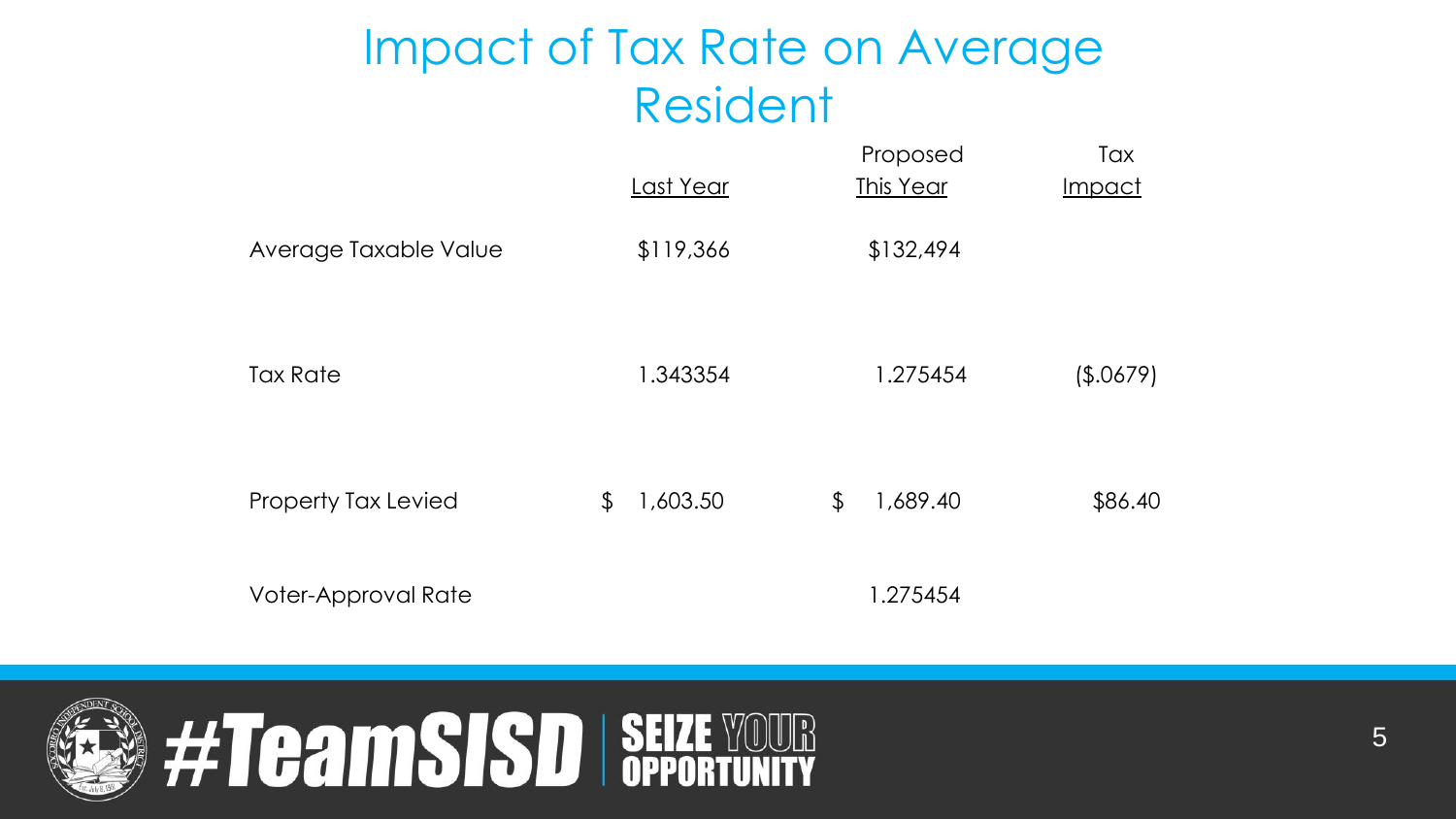#### Calendar Year 2021 Property Tax Adoption (Pertains to the FY2021-22 Budget)

- Published notice of public hearing in the El Paso Times on August  $5<sup>th</sup>$ ;
- Published intent to adopt the following tax rates:
	- Maintenance and Operations tax rate of \$0.876500;
	- Interest and Sinking Fund tax rate of \$0.398954;
	- Total Tax Rate of \$1.275454;
- This is a 6.79 cent tax rate **decrease**; and
- Consider proposed tax rates and resolution.

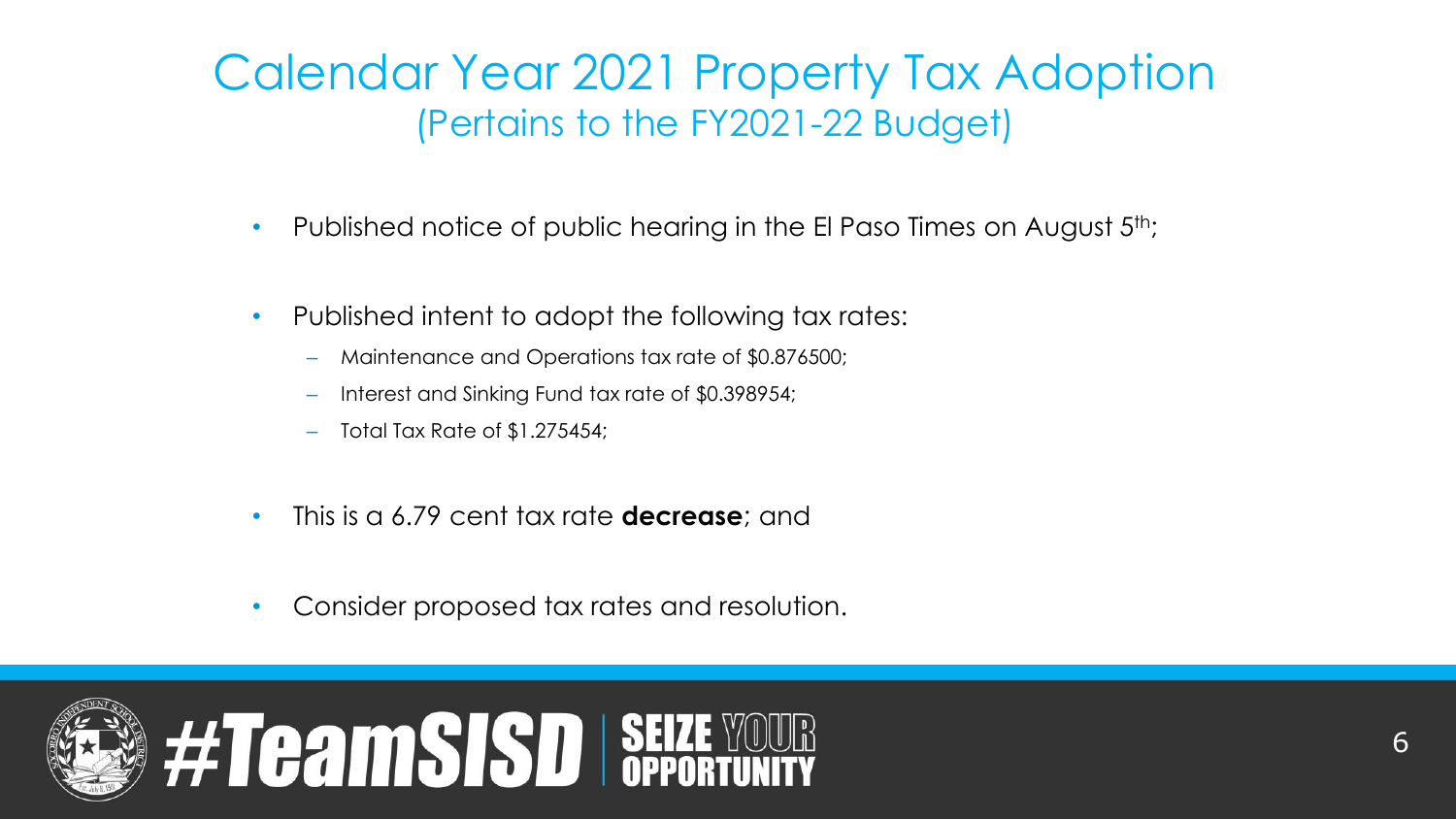#### No-New-Revenue Tax Rate (NNR)

- It is the tax rate that produces the same property tax revenue in the coming year as the prior year if applied to the same properties(taxed in both years). When appraisal values increase, the NNR tax rate should decrease.\*
- **.** It is not the tax rate that would allow the district to maintain total revenue per student compared to the prior year. Why? It ignores state aid and recapture offsets.\*
- It is not the proposed tax rate which is the maximum compressed tax rate, plus the five "golden pennies" and the interest and sinking tax rate.
- Socorro ISD Proposed Tax Rate \$1.275454.
- Socorro ISD No-New-Revenue Tax Rate \$1.251429.

\*Source: Texas Association of School Business Officials (TASBO)

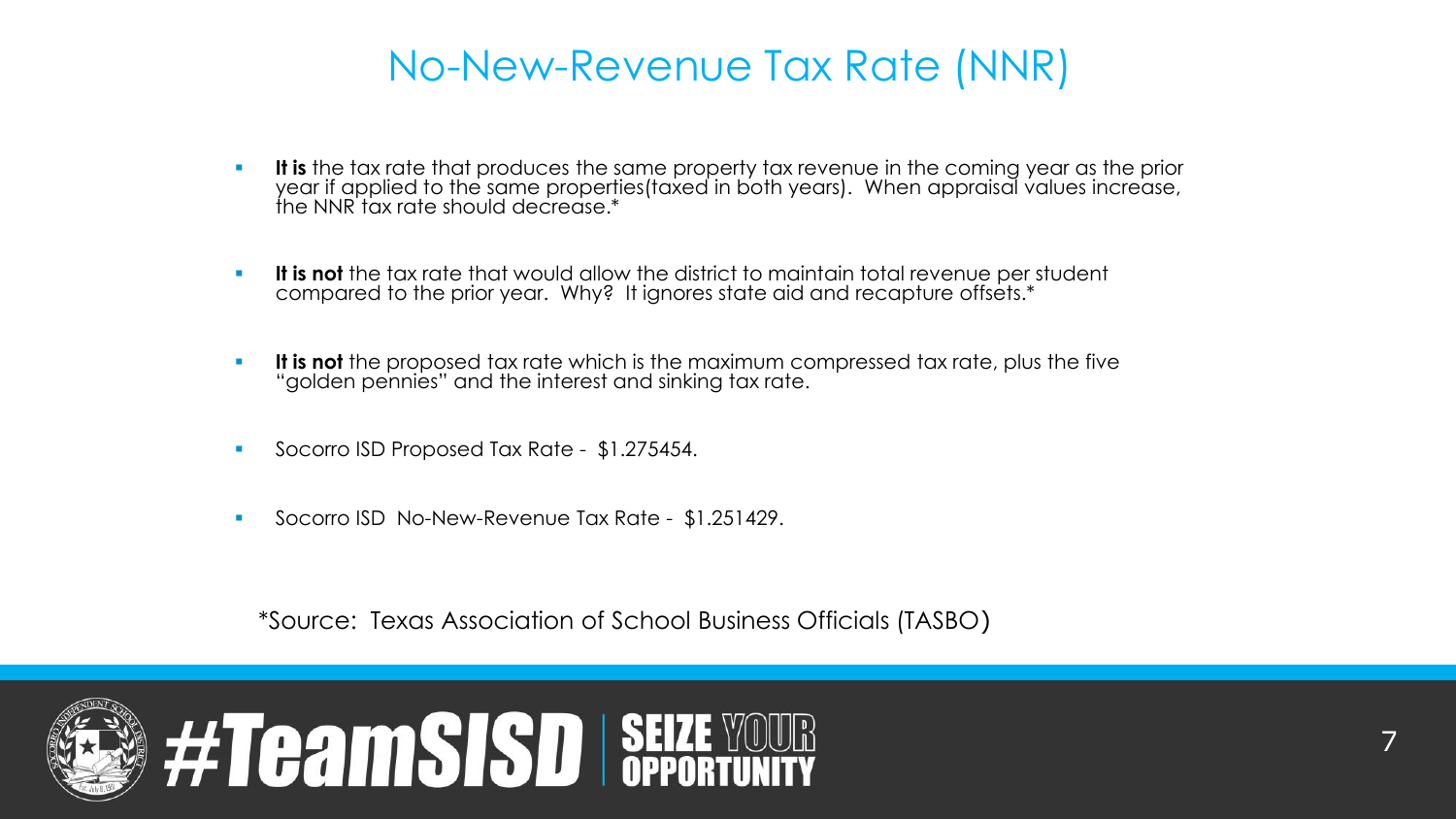# SISD Tax Rate History



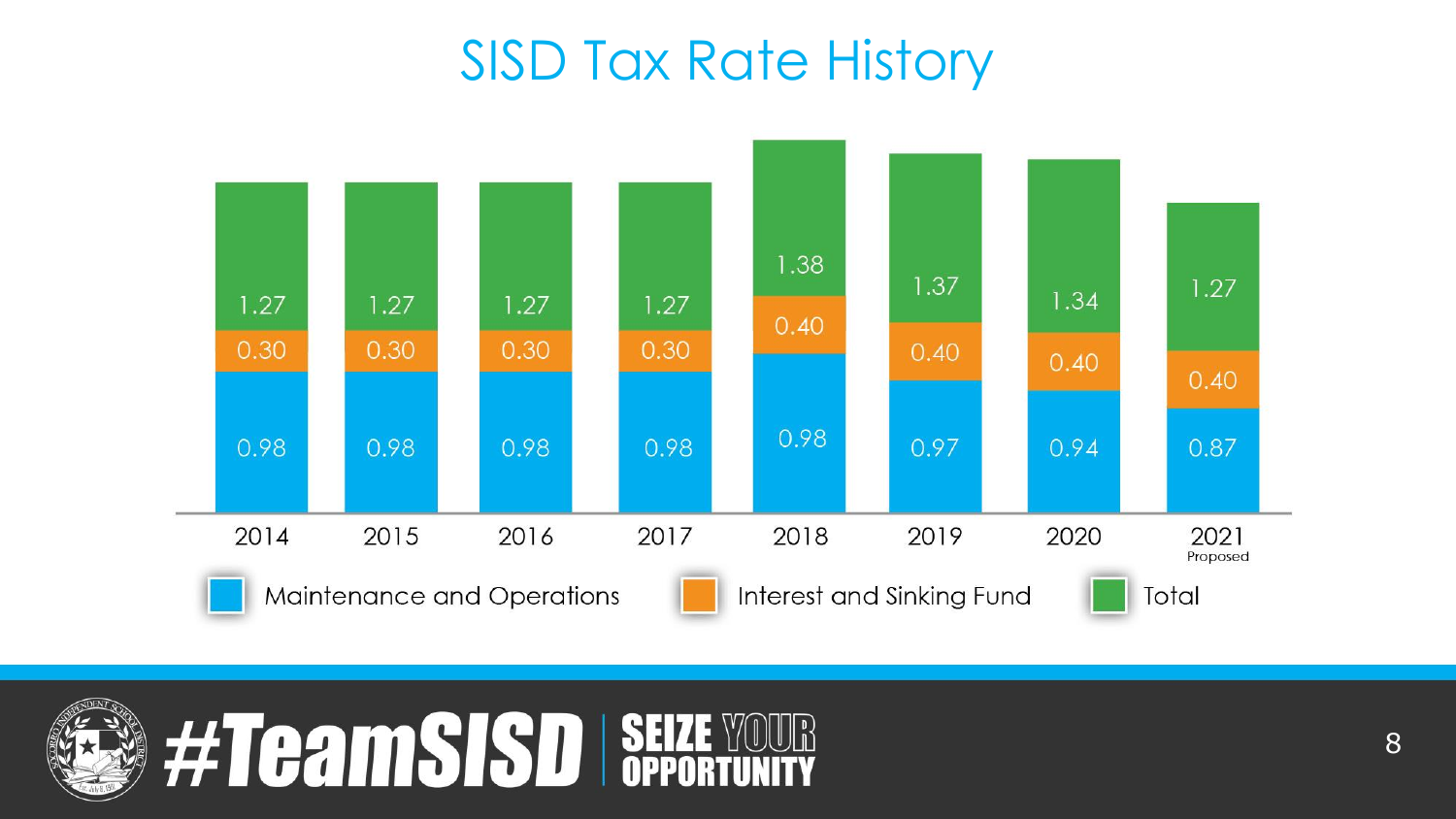#### Comparison of Proposed Tax Rates (Calendar Year)

| <b>District</b> | 2021<br>Proposed M & O<br><b>Tax Rate</b> | 2021 Proposed I & S<br><b>Tax Rate</b> | 2021 Proposed<br><b>Total Tax Rate</b> |
|-----------------|-------------------------------------------|----------------------------------------|----------------------------------------|
| Anthony         | \$0.906                                   | \$0.170                                | \$1.076                                |
| San Elizario    | \$0.920                                   | \$0.189                                | \$1.110                                |
| <b>Socorro</b>  | \$0.876                                   | \$0.398                                | \$1.275                                |
| Fabens          | \$1.029                                   | \$0.303                                | \$1.332                                |
| Clint           | \$0.960                                   | \$0.380                                | \$1.340                                |
| Canutillo       | \$0.982                                   | \$0.360                                | \$1.342                                |
| El Paso         | \$1.051                                   | \$0.302                                | \$1.354                                |
| Tornillo        | \$0.931                                   | \$0.494                                | \$1.426                                |
| Ysleta          | \$1.032                                   | \$0.495                                | \$1.527                                |

- M & O = Maintenance and Operations
- I & S = Interest and Sinking Fund